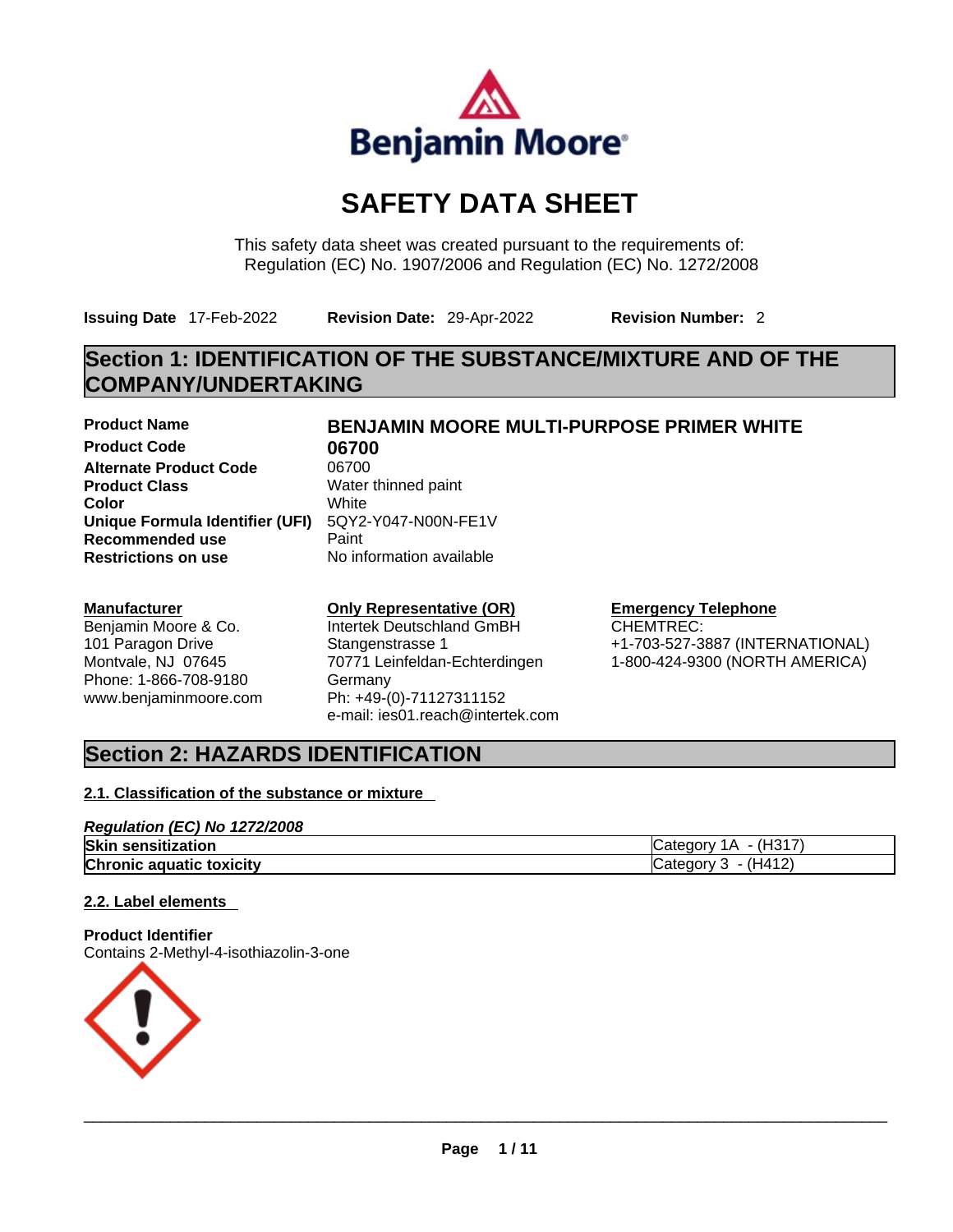#### **Signal word**

**Warning** 

#### **Hazard statements**

H317 - May cause an allergic skin reaction H412 - Harmful to aquatic life with long lasting effects

EUH211 - Warning! Hazardous respirable droplets may be formed when sprayed. Do not breathe spray or mist EUH208 - Contains (1,2-Benzisothiazolin-3-one, 5-Chloro-2-methyl-3(2H)-isothiazolone mixture with 2-methyl-3(2H)-isothiazolone (3:1)). May produce an allergic reaction

#### **Precautionary Statements - EU (§28, 1272/2008)**

P101 - If medical advice is needed, have product container or label at hand

- P102 Keep out of reach of children
- P261 Avoid breathing dust/fume/gas/mist/vapors/spray
- P280 Wear protective gloves
- P321 Specific treatment (see supplemental first aid instructions on this label)
- P501 Dispose of contents/ container to an approved waste disposal plant

#### **2.3. Other hazards**

**Other hazards Harmful to aquatic life** 

**General Hazards No information available** 

### **3. Composition/information on ingredients**

#### **3.1 Substances**

Not applicable

#### **3.2 Mixtures**

| <b>Chemical name</b>          | <b>EINECS/ELINCS No.</b> | <b>CAS No.</b> | Weight-%          | <b>Classification</b><br>according to<br><b>Regulation (EC) No.</b><br>1272/2008 [CLP]                                                                             | <b>REACH registration</b><br>number |
|-------------------------------|--------------------------|----------------|-------------------|--------------------------------------------------------------------------------------------------------------------------------------------------------------------|-------------------------------------|
| Titanium dioxide              | 236-675-5<br>257-372-4   | 13463-67-7     | $>= 5 - 10$       | Not available                                                                                                                                                      | 01-2119489379-17-01<br>68           |
| Limestone                     | 215-279-6                | 1317-65-3      | $>=1 - 5$         | Not available                                                                                                                                                      | Not available                       |
| Zinc oxide                    | 215-222-5                | 1314-13-2      | $>=0.5 - 1$       | Aquatic Acute 1(H400)<br>Aquatic Chronic<br>1(H410)                                                                                                                | Not available                       |
| 1,2-Benzisothiazolin-3-one    | 220-120-9                | 2634-33-5      | $>=0.01 - 0.05$   | Acute Tox 4 (H302)<br>Skin Irrit. 2 (H315)<br>Eye Dam. 1 (H318)<br>Skin Sens. 1 (H317)<br>Aquatic Acute 1<br>(H400)                                                | Not available                       |
| 2-Methyl-4-isothiazolin-3-one | 220-239-6                | 2682-20-4      | $>=0.001 - 0.005$ | Skin Corr. 1B (H314)<br>Eye Dam 1 (H318)<br>Skin Sens. 1A (H317)<br>Acute Tox. 3 (H301)<br>Acute Tox. 3 (H311)<br>Acute Tox. 2 (H330)<br>Aquatic Acute 1<br>(H400) | Not available                       |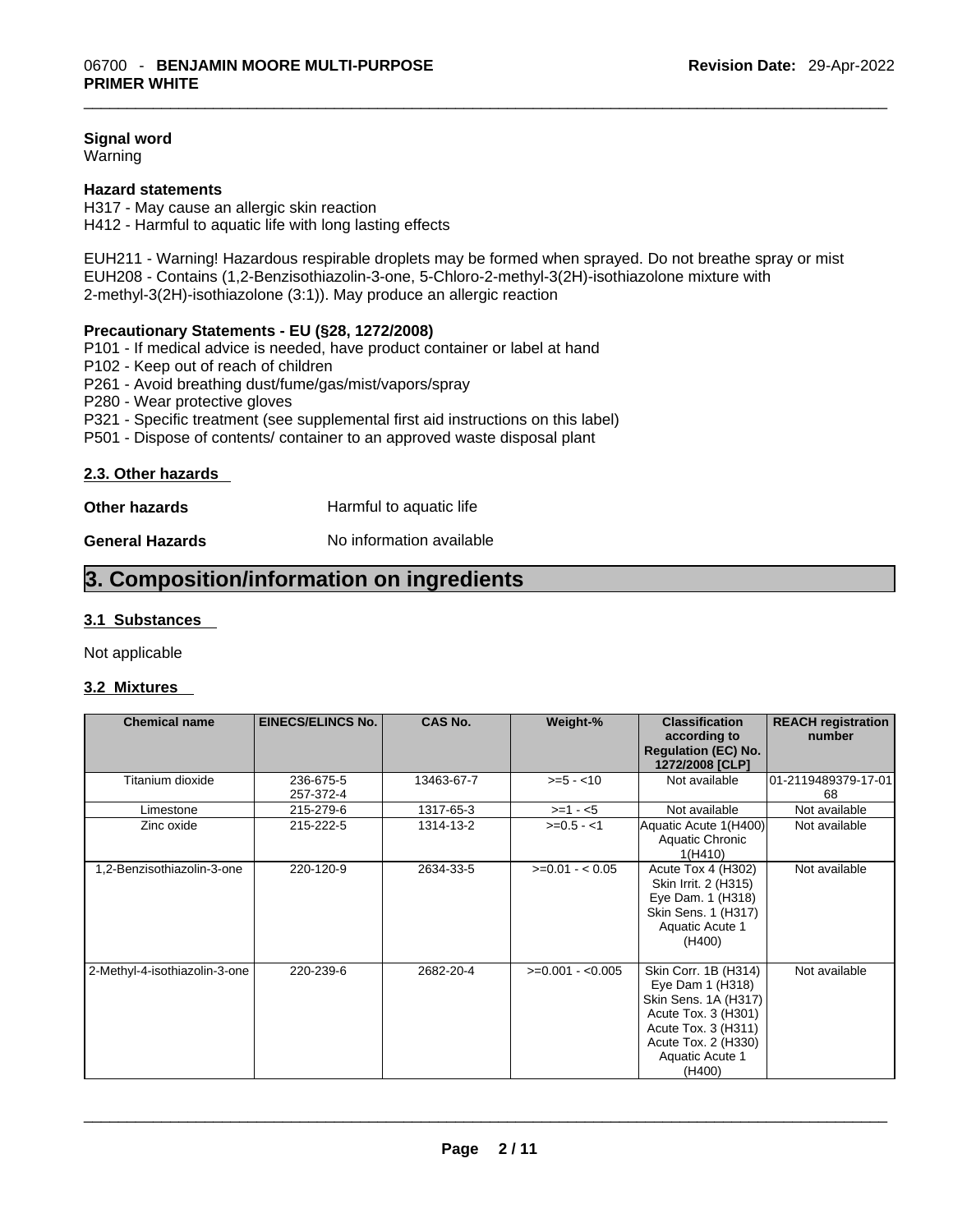#### \_\_\_\_\_\_\_\_\_\_\_\_\_\_\_\_\_\_\_\_\_\_\_\_\_\_\_\_\_\_\_\_\_\_\_\_\_\_\_\_\_\_\_\_\_\_\_\_\_\_\_\_\_\_\_\_\_\_\_\_\_\_\_\_\_\_\_\_\_\_\_\_\_\_\_\_\_\_\_\_\_\_\_\_\_\_\_\_\_\_\_\_\_ 06700 - **BENJAMIN MOORE MULTI-PURPOSE PRIMER WHITE**

|                                                                                                     |                        |            |                     | Aquatic chronic 1<br>(H410)                                                                                                                                                                             |               |
|-----------------------------------------------------------------------------------------------------|------------------------|------------|---------------------|---------------------------------------------------------------------------------------------------------------------------------------------------------------------------------------------------------|---------------|
| 5-Chloro-2-methyl-3(2H)-isothi<br>azolone mixture with<br>  2-methyl-3(2H)-isothiazolone  <br>(3:1) | 247-500-7<br>220-239-6 | 55965-84-9 | $>=0.0001 - 0.0005$ | Acute Tox. 3 (H301)<br>Acute Tox. 2 (H310)<br>Acute Tox. 3 (H330)<br>Skin Corr. 1C (H314)<br>Eye Dam 1 (H318)<br>Skin Sens. 1 (H317)<br><b>Aquatic Acute 1</b><br>(H400)<br>Aquatic Chronic 1<br>(H410) | Not available |

*Full text of H- and EUH-phrases: see section 16* 

## **Section 4: FIRST AID MEASURES**

**4.1. Description of first aid measures** 

| Description of first aid measures                                                  |                                                                                                          |
|------------------------------------------------------------------------------------|----------------------------------------------------------------------------------------------------------|
| <b>General Advice</b>                                                              | No hazards which require special first aid measures.                                                     |
| <b>Eye Contact</b>                                                                 | Rinse thoroughly with plenty of water for at least 15<br>minutes and consult a physician.                |
| <b>Skin Contact</b>                                                                | Wash off immediately with soap and plenty of water while<br>removing all contaminated clothes and shoes. |
| <b>Inhalation</b>                                                                  | Move to fresh air. If symptoms persist, call a physician.                                                |
| Ingestion                                                                          | Clean mouth with water and afterwards drink plenty of<br>water. Consult a physician if necessary.        |
| 4.2. Most important symptoms and effects, both acute and delayed                   |                                                                                                          |
| <b>Most Important Symptoms/Effects</b>                                             | May cause allergic skin reaction.                                                                        |
| 4.3. Indication of any immediate medical attention and special treatment<br>needed |                                                                                                          |
| <b>Notes To Physician</b>                                                          | Treat symptomatically.                                                                                   |
| <b>Section 5: FIRE FIGHTING MEASURES</b>                                           |                                                                                                          |
| 5.1. Extinguishing media                                                           |                                                                                                          |
| <b>Suitable Extinguishing Media</b>                                                | Use extinguishing measures that are appropriate to local                                                 |

circumstances and the surrounding environment.

**Unsuitable Extinguishing Media** No information available. \_\_\_\_\_\_\_\_\_\_\_\_\_\_\_\_\_\_\_\_\_\_\_\_\_\_\_\_\_\_\_\_\_\_\_\_\_\_\_\_\_\_\_\_\_\_\_\_\_\_\_\_\_\_\_\_\_\_\_\_\_\_\_\_\_\_\_\_\_\_\_\_\_\_\_\_\_\_\_\_\_\_\_\_\_\_\_\_\_\_\_\_\_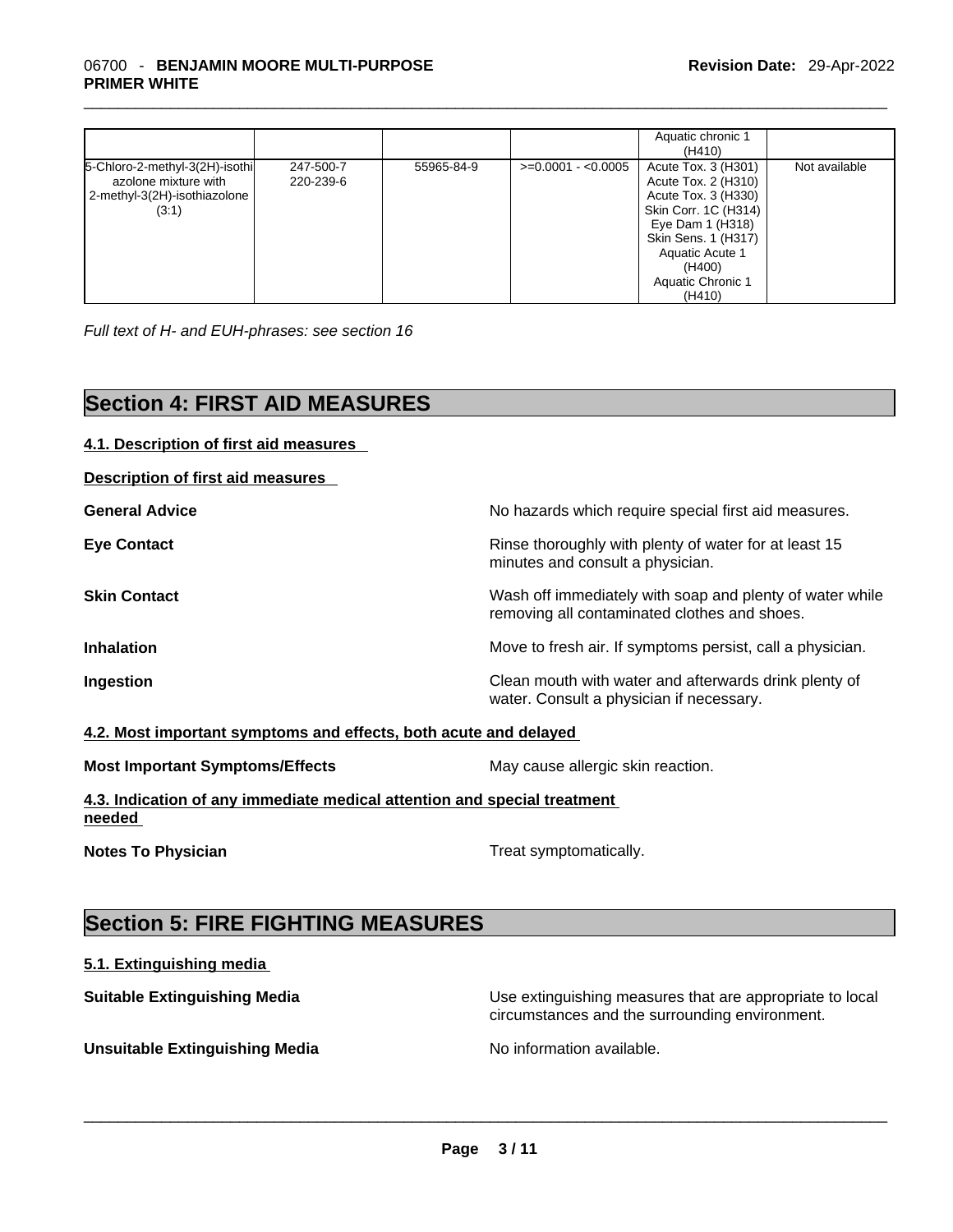**5.2. Special hazards arising from the substance or mixture**

|                                                                                                              | extreme heat.                                                                                                                                                                    |
|--------------------------------------------------------------------------------------------------------------|----------------------------------------------------------------------------------------------------------------------------------------------------------------------------------|
| Sensitivity to static discharge                                                                              | No                                                                                                                                                                               |
| <b>Sensitivity to mechanical impact</b>                                                                      | No                                                                                                                                                                               |
| 5.3. Advice for firefighters                                                                                 |                                                                                                                                                                                  |
| Protective equipment and precautions for firefighters Wear self-contained breathing apparatus and protective | suit.                                                                                                                                                                            |
| <b>Section 6: ACCIDENTAL RELEASE MEASURES</b>                                                                |                                                                                                                                                                                  |
| 6.1. Personal precautions, protective equipment and emergency procedures                                     |                                                                                                                                                                                  |
| <b>Personal Precautions</b>                                                                                  | Avoid contact with skin, eyes and clothing. Ensure<br>adequate ventilation.                                                                                                      |
| <b>Other Information</b>                                                                                     | Observe all relevant local and international regulations.                                                                                                                        |
| 6.2. Environmental precautions                                                                               |                                                                                                                                                                                  |
| <b>Environmental precautions</b>                                                                             | Prevent spreading of vapors through sewers, ventilation<br>systems and confined areas.                                                                                           |
| 6.3. Methods and material for containment and cleaning up                                                    |                                                                                                                                                                                  |
| <b>Methods for Containment</b>                                                                               | Absorb with inert material and place in suitable container<br>for disposal.                                                                                                      |
| <b>Methods for Cleaning Up</b>                                                                               | Clean contaminated surface thoroughly.                                                                                                                                           |
| 6.4. Reference to other sections                                                                             |                                                                                                                                                                                  |
| <b>Other information</b>                                                                                     | See Section 12 for additional information.                                                                                                                                       |
| <b>Section 7: HANDLING AND STORAGE</b>                                                                       |                                                                                                                                                                                  |
| 7.1. Precautions for safe handling                                                                           |                                                                                                                                                                                  |
| Handling                                                                                                     | Avoid contact with skin, eyes and clothing. Avoid breathing<br>vapors, spray mists or sanding dust. In case of insufficient<br>ventilation, wear suitable respiratory equipment. |
| <b>Hygiene Measures</b>                                                                                      | Wash thoroughly after handling.                                                                                                                                                  |
| 7.2. Conditions for safe storage, including any incompatibilities                                            |                                                                                                                                                                                  |
| <b>Storage</b>                                                                                               | Keep container tightly closed. Keep out of the reach of<br>children.                                                                                                             |
| 7.3. Specific end use(s)                                                                                     |                                                                                                                                                                                  |

**Specific Hazards Arising From The Chemical Closed containers may rupture if exposed to fire or**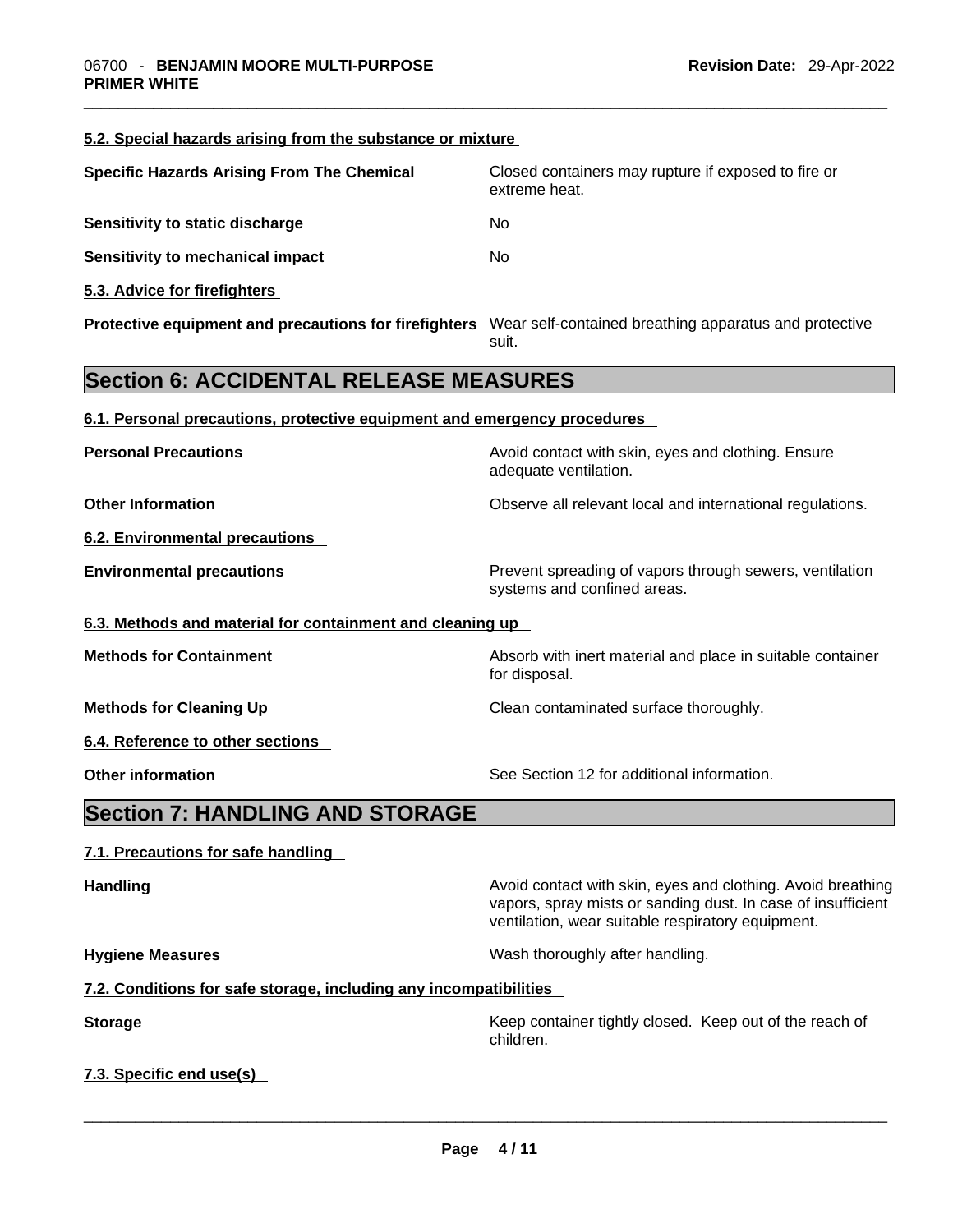**Specific Uses Architectural coating. Apply as directed. Refer to product** label / literature for specific instructions.

**Risk Management Methods (RMM)** Not Applicable.

### **8. Exposure controls/personal protection**

#### **8.1. Control parameters**

| <b>Chemical name</b> | <b>European Union</b>   | <b>Belgium</b>           | <b>Bulgaria</b>                                        |                          | <b>Cyprus</b>            | <b>France</b>            | <b>Ireland</b>             |
|----------------------|-------------------------|--------------------------|--------------------------------------------------------|--------------------------|--------------------------|--------------------------|----------------------------|
| Titanium dioxide     |                         | TWA: $10 \text{ mg/m}^3$ | TWA: 10.0 mg/m <sup>3</sup>                            |                          |                          | TWA: $10 \text{ mg/m}^3$ | TWA: $10 \text{ mg/m}^3$   |
| 13463-67-7           |                         |                          | TWA: $1.0 \text{ mg/m}^3$                              |                          |                          |                          | TWA: $4 \text{ mg/m}^3$    |
|                      |                         |                          |                                                        |                          |                          |                          | STEL: 30 mg/m <sup>3</sup> |
|                      |                         |                          |                                                        |                          |                          |                          | STEL: $12 \text{ mg/m}^3$  |
| Limestone            |                         | TWA: $10 \text{ mg/m}^3$ | TWA: 1.0 fiber/cm3                                     |                          |                          |                          | TWA: $10 \text{ mg/m}^3$   |
| 1317-65-3            |                         |                          | TWA: $10 \text{ mg/m}^3$                               |                          |                          |                          | TWA: $4 \text{ mg/m}^3$    |
|                      |                         |                          |                                                        |                          |                          |                          | STEL: 30 mg/m <sup>3</sup> |
|                      |                         |                          |                                                        |                          |                          |                          | STEL: $12 \text{ mq/m}^3$  |
| <b>Chemical name</b> | Germany                 | Greece                   | <b>Hungary</b>                                         |                          | <b>Iceland</b>           | <b>Italy</b>             | Latvia                     |
| Titanium dioxide     |                         | TWA: $10 \text{ mg/m}^3$ |                                                        |                          | 6 mg/m $3$ TWA           |                          | TWA: $10 \text{ mg/m}^3$   |
| 13463-67-7           |                         | TWA: $5 \text{ mg/m}^3$  |                                                        |                          |                          |                          |                            |
| Limestone            |                         | TWA: $10 \text{ mg/m}^3$ | TWA: $10 \text{ mg/m}^3$                               |                          |                          |                          |                            |
| 1317-65-3            |                         | TWA: $5 \text{ mg/m}^3$  |                                                        |                          |                          |                          |                            |
| <b>Chemical name</b> | Lithuania               | <b>Netherlands</b>       | <b>Poland</b>                                          | Romania                  | <b>Spain</b>             | <b>Sweden</b>            | <b>United</b>              |
|                      |                         |                          |                                                        |                          |                          |                          | Kingdom                    |
| Titanium dioxide     | TWA: $5 \text{ mg/m}^3$ |                          | STEL: 30 mg/m <sup>3</sup>   TWA: 10 mg/m <sup>3</sup> |                          | TWA: $10 \text{ mg/m}^3$ | TLV: $5 \text{ mg/m}^3$  | TWA: $10 \text{ mg/m}^3$   |
| 13463-67-7           |                         |                          | TWA: $10 \text{ mg/m}^3$ STEL: $15 \text{ mg/m}^3$     |                          |                          |                          | TWA: $4 \text{ mg/m}^3$    |
|                      |                         |                          |                                                        |                          |                          |                          | STEL: 30 mg/m <sup>3</sup> |
|                      |                         |                          |                                                        |                          |                          |                          | STEL: $12 \text{ mg/m}^3$  |
| Limestone            |                         |                          | $\sim$                                                 | TWA: $10 \text{ mg/m}^3$ |                          |                          | TWA: $10 \text{ mg/m}^3$   |
| 1317-65-3            |                         |                          |                                                        |                          |                          |                          | TWA: $4 \text{ mg/m}^3$    |
|                      |                         |                          |                                                        |                          |                          |                          | STEL: 30 mg/m <sup>3</sup> |
|                      |                         |                          |                                                        |                          |                          |                          | STEL: 12 mg/m <sup>3</sup> |

#### **8.2. Exposure controls**

**Occupational exposure controls** 

**Personal Protective Equipment** 

**Engineering Measures Ensure 2018** Ensure adequate ventilation, especially in confined areas.

**Respiratory Protection In case of insufficient ventilation wear suitable respiratory** equipment.

**Eye Protection Exercise 2 Safety glasses with side-shields.** 

**Skin Protection Contract Contract Contract Contract Contract Contract Contract Contract Contract Contract Contract Contract Contract Contract Contract Contract Contract Contract Contract Contract Contract Contract Contr** 

Hand protection **Impervious** gloves.

**Hygiene Measures Avoid contact with skin, eyes and clothing. Remove and Hygiene Measures** and clothing. Remove and wash contaminated clothing before re-use. Wash thoroughly after handling.

### **Section 9: PHYSICAL AND CHEMICAL PROPERTIES**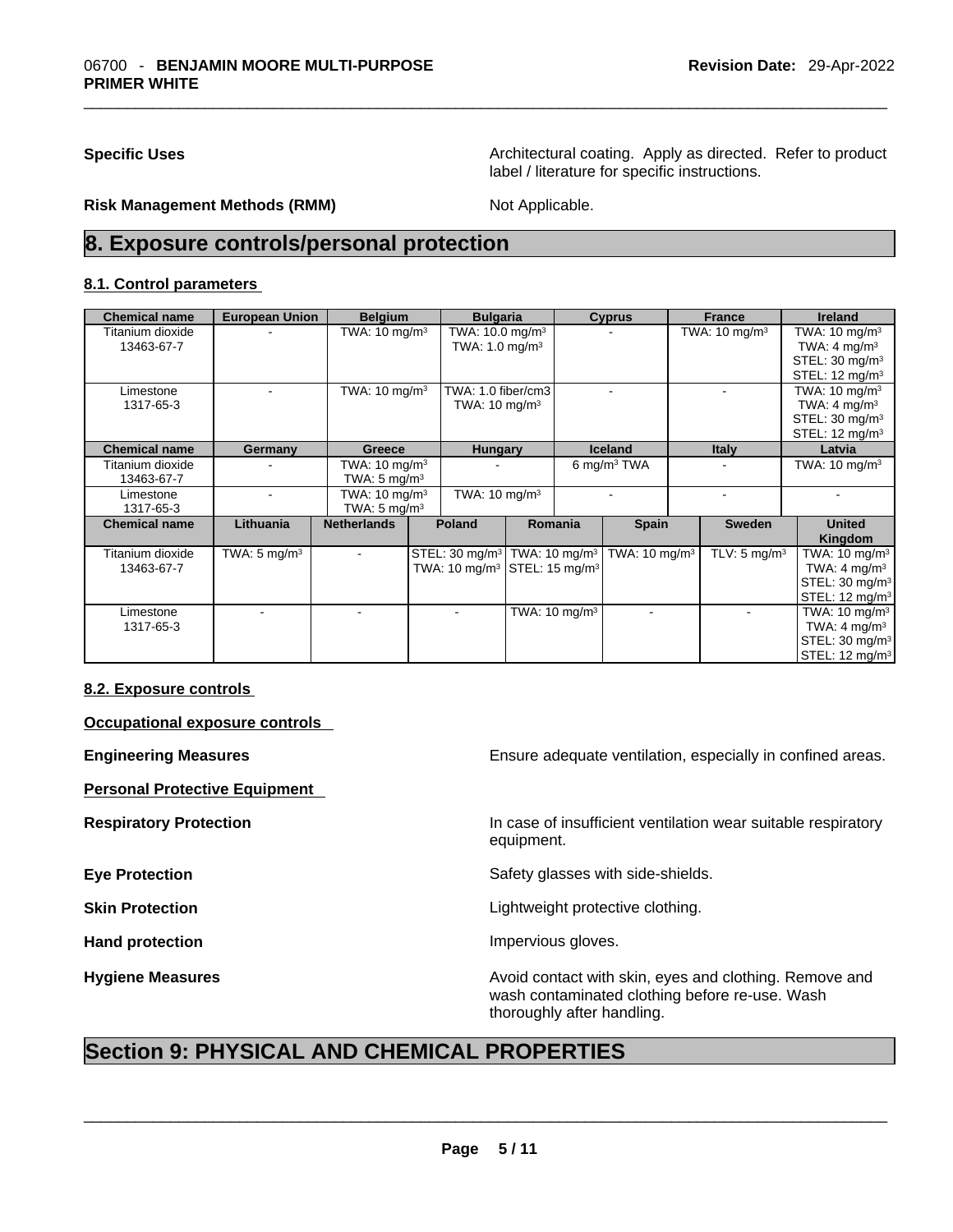#### **9.1. Information on basic physical and chemical properties**

| Appearance                           | liquid                   |                        |
|--------------------------------------|--------------------------|------------------------|
| Odor                                 | little or no odor        |                        |
| <b>Odor Threshold</b>                | No information available |                        |
| <b>Property</b>                      | <b>Values</b>            | <b>Remarks/ Method</b> |
| Density (g/L)                        | 1210 - 1222              | None known             |
| <b>Relative Density</b>              | $1.21 - 1.23$            |                        |
| pH                                   | No information available | None known             |
| <b>Viscosity (cps)</b>               | No information available | None known             |
| Solubility(ies)                      | No information available | None known             |
| <b>Water solubility</b>              | No information available | None known             |
| <b>Evaporation Rate</b>              | No information available | None known             |
| Vapor pressure                       | No information available | None known             |
| Vapor density                        | No information available | None known             |
| Wt. % Solids                         | $40 - 50$                | None known             |
| <b>Vol. % Solids</b>                 | $30 - 40$                | None known             |
| Wt. % Volatiles                      | $50 - 60$                | None known             |
| Vol. % Volatiles                     | $60 - 70$                | None known             |
| <b>Boiling Point (°C)</b>            | 100                      | None known             |
| <b>Freezing Point (°C)</b>           | O                        | None known             |
| Melting Point (°C)                   | No information available | None known             |
| <b>Pour Point</b>                    | No information available | None known             |
| Flash Point (°C)                     | Not applicable           | None known             |
| <b>Flammability (solid, gas)</b>     | No information available | None known             |
| <b>Upper flammability limit:</b>     | No information available | None known             |
| Lower flammability limit:            | No information available | None known             |
| <b>Autoignition Temperature (°C)</b> | No information available | None known             |
| Decomposition Temperature (°C)       | No information available | None known             |
| <b>Partition coefficient</b>         | No information available | None known             |
| <b>Explosive properties</b>          | No information available | None known             |
| <b>Oxidizing Properties</b>          | No information available | None known             |

## **Section 10: STABILITY AND REACTIVITY**

| 10.1. Reactivity<br><b>Reactivity</b>     | Not Applicable.                      |
|-------------------------------------------|--------------------------------------|
| 10.2. Chemical stability                  |                                      |
| <b>Chemical Stability</b>                 | Stable under normal conditions.      |
| 10.3. Possibility of hazardous reactions  |                                      |
| <b>Possibility of hazardous reactions</b> | None under normal conditions of use. |
| 10.4. Conditions to avoid                 |                                      |
| <b>Conditions to avoid</b>                | Prevent from freezing.               |
| 10.5. Incompatible materials              |                                      |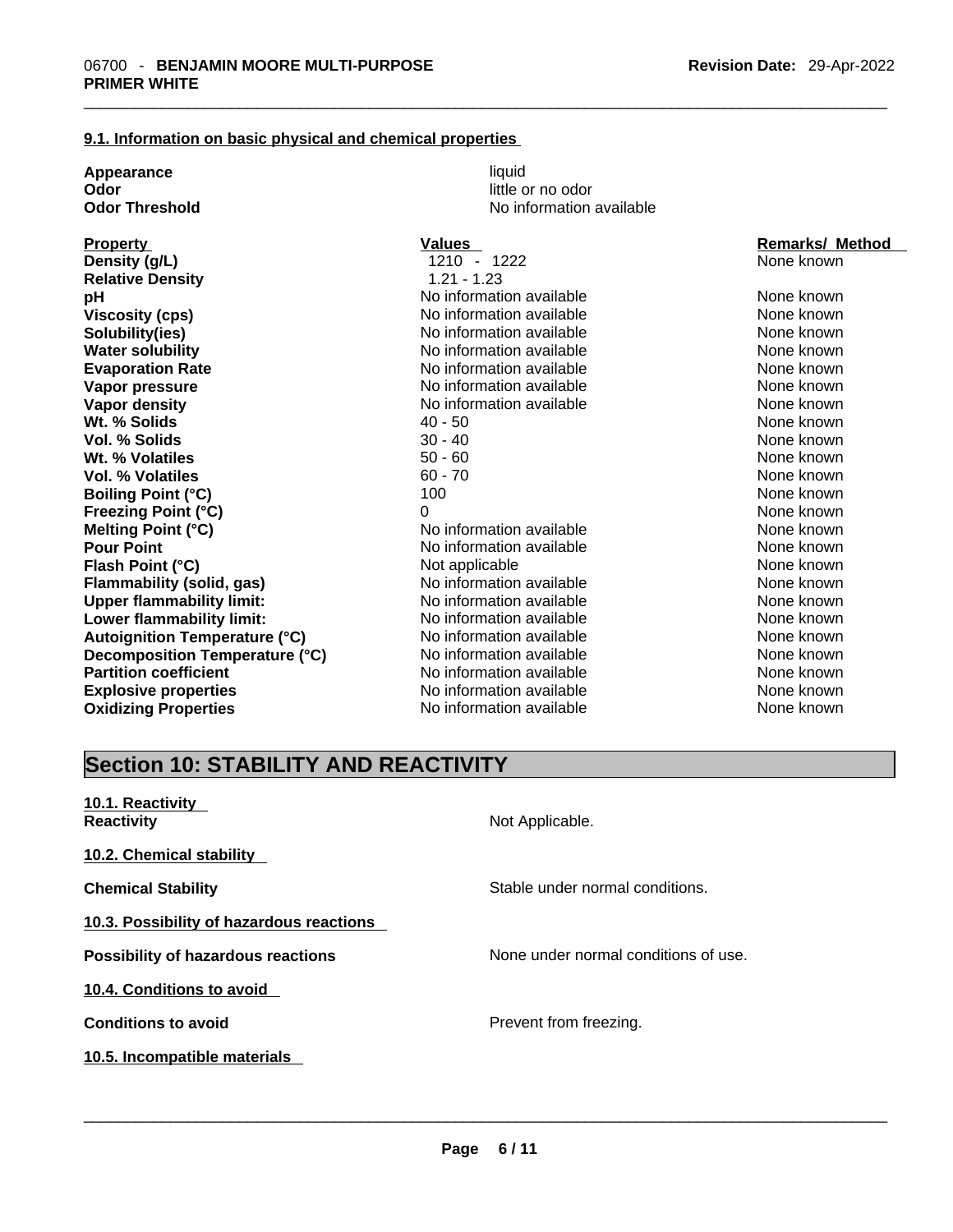**Incompatible Materials Incompatible Materials Materials No materials to be especially mentioned.** 

**10.6. Hazardous decomposition products** 

**Hazardous Decomposition Products** None under normal conditions of use.

### **Section 11: TOXICOLOGICAL INFORMATION**

#### **11.1. Information on toxicological effects**

**Product Information**

| <b>Inhalation</b>     | There is no data available for this product.                                                 |
|-----------------------|----------------------------------------------------------------------------------------------|
| Eye contact           | There is no data available for this product.                                                 |
| <b>Skin contact</b>   | Repeated or prolonged skin contact may cause allergic<br>reactions with susceptible persons. |
| Ingestion             | There is no data available for this product.                                                 |
| <b>Acute Toxicity</b> |                                                                                              |

#### **Component Information**

| <b>Chemical name</b>                                                                                       | Oral LD50                                                                                 | <b>Dermal LD50</b>                                 | <b>Inhalation LC50</b>                             |
|------------------------------------------------------------------------------------------------------------|-------------------------------------------------------------------------------------------|----------------------------------------------------|----------------------------------------------------|
| Titanium dioxide<br>13463-67-7                                                                             | $> 10000$ mg/kg (Rat)                                                                     |                                                    |                                                    |
| Zinc oxide<br>1314-13-2                                                                                    | $> 5000$ mg/kg (Rat)                                                                      |                                                    |                                                    |
| 1,2-Benzisothiazolin-3-one<br>2634-33-5                                                                    | $= 1020$ mg/kg (Rat)                                                                      | $>$ 2000 mg/kg (Rat)                               |                                                    |
| 2-Methyl-4-isothiazolin-3-one<br>2682-20-4                                                                 |                                                                                           | $= 200$ mg/kg (Rabbit)                             |                                                    |
| 5-Chloro-2-methyl-3(2H)-isothiazolo<br>ne mixture with<br>2-methyl-3(2H)-isothiazolone (3:1)<br>55965-84-9 | $= 53$ mg/kg (Rat)<br>$= 481$ mg/kg (Rat)<br>232 - 249 mg/kg (Rat)<br>$= 120$ mg/kg (Rat) | $= 87.12$ mg/kg (Rabbit)<br>$= 200$ mg/kg (Rabbit) | $= 1.23$ mg/L (Rat) 4 h<br>$= 0.11$ mg/L (Rat) 4 h |

#### **Skin corrosion/irritation** No information available.

**Eye damage/irritation No information available.** 

**Sensitization Sensitization May cause an allergic skin reaction.** 

**Mutagenic Effects Mutagenic Effects No information available.** 

**Carcinogenic effects**

The table below indicates whether each agency has listed any ingredient as a carcinogen.

| <b>Chemical name</b>              | - -<br>Union<br>max <sub>n</sub><br>еан<br>–ur | <b>IARC</b>                             |
|-----------------------------------|------------------------------------------------|-----------------------------------------|
| $- \cdot$ .<br>dioxide<br>itanium |                                                | 2В<br>Carcinogen<br>, Humar<br>Possible |
| $3463-67$                         |                                                |                                         |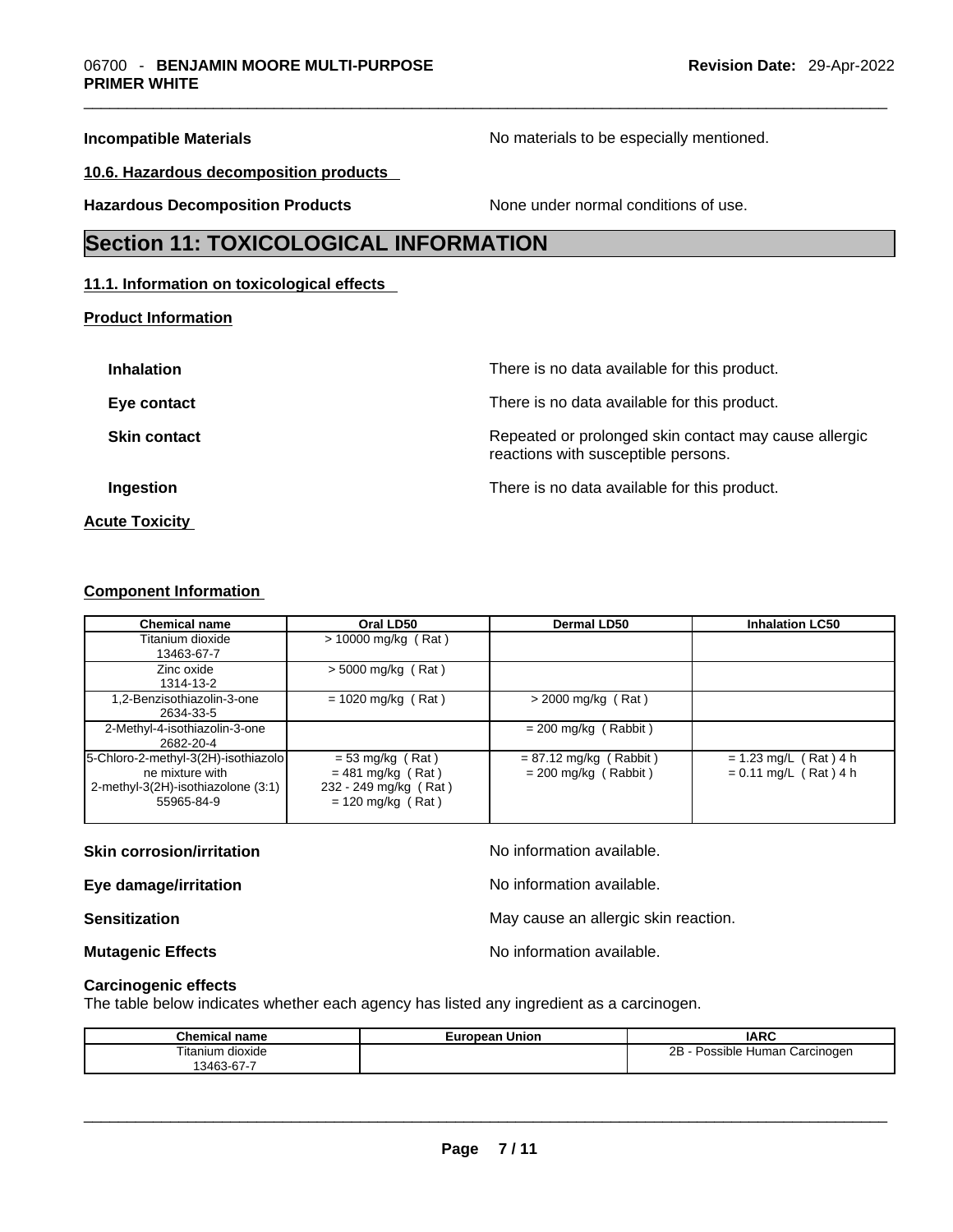• Although IARC has classified titanium dioxide as possibly carcinogenic to humans (2B), their summary concludes: "No significant exposure to titanium dioxide is thought to occur during the use of products in which titanium dioxide is bound to other materials, such as paint."

#### **Legend**

IARC - International Agency for Research on Cancer

| <b>Reproductive Effects</b>     | No information available. |
|---------------------------------|---------------------------|
| <b>Developmental Effects</b>    | No information available. |
| <b>STOT - single exposure</b>   | No information available. |
| <b>STOT - repeated exposure</b> | No information available. |
| <b>Neurological Effects</b>     | No information available. |
| <b>Target organ effects</b>     | No information available. |
| <b>Symptoms</b>                 | No information available. |
| <b>Aspiration Hazard</b>        | No information available. |

## **Section 12: ECOLOGICAL INFORMATION**

#### **12.1. Toxicity**

Harmful to aquatic life with long lasting effects

| <b>Chemical name</b>                | Algae/aguatic plants             | Fish                                   | <b>Crustacea</b>                    |
|-------------------------------------|----------------------------------|----------------------------------------|-------------------------------------|
| Zinc oxide                          |                                  | $ LCS0: = 1.55mg/L$ (96h, Danio rerio) |                                     |
| 1314-13-2                           |                                  |                                        |                                     |
| 5-Chloro-2-methyl-3(2H)-isothiazolo | EC50: 0.11 - 0.16mg/L (72h,      | $LC50: =1.6$ mg/L $(96h,$              | EC50: $=4.71$ mg/L (48h, Daphnia    |
| ne mixture with                     | Pseudokirchneriella subcapitata) | Oncorhynchus mykiss)                   | magna)                              |
| 2-methyl-3(2H)-isothiazolone (3:1)  | EC50: 0.03 - 0.13mg/L (96h,      |                                        | EC50: 0.12 - 0.3mg/L (48h, Daphnia) |
| 55965-84-9                          | Pseudokirchneriella subcapitata) |                                        | magna)                              |
|                                     |                                  |                                        | EC50: 0.71 - 0.99mg/L (48h,         |
|                                     |                                  |                                        | Daphnia magna)                      |

#### **12.2. Persistence and degradability**

#### **Persistence / Degradability No information available.**

### **12.3. Bioaccumulative potential**

**Bioaccumulation Bioaccumulation Bioaccumulation** 

| <b>Chemical name</b>                               | <b>Partition coefficient</b> |
|----------------------------------------------------|------------------------------|
| 1,2-Benzisothiazolin-3-one                         | 1.3                          |
| 2634-33-5                                          |                              |
| 5-Chloro-2-methyl-3(2H)-isothiazolone mixture with | $-0.71 - 0.75$               |
| 2-methyl-3(2H)-isothiazolone (3:1)                 |                              |
| 55965-84-9                                         |                              |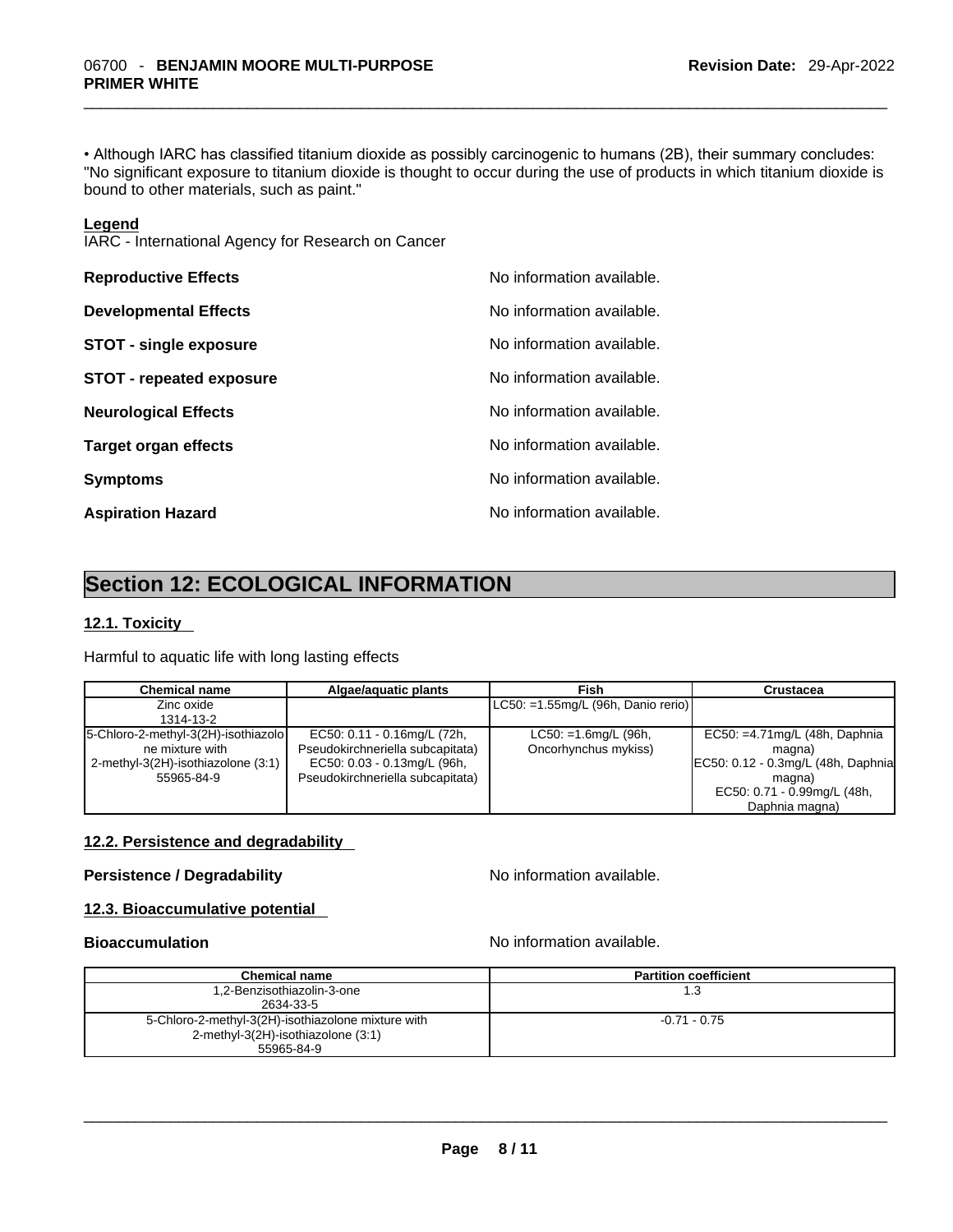#### **12.4. Mobility in soil**

**Mobility in soil Mobility in soil Mobility in soil** 

**Mobility in Environmental Media** Noinformation available.

### **12.5. Results of PBT and vPvB assessment**

#### **PBT** and **vPvB** assessment No information available.

| Chemical name                                                                   | <b>PBT and vPvB assessment</b>                 |
|---------------------------------------------------------------------------------|------------------------------------------------|
| Titanium dioxide                                                                | The substance is not PBT / vPvB PBT assessment |
| 13463-67-7                                                                      | does not apply                                 |
| Zinc oxide                                                                      | The substance is not PBT / vPvB PBT assessment |
| 1314-13-2                                                                       | does not apply                                 |
| .2-Benzisothiazolin-3-one                                                       | The substance is not PBT / vPvB                |
| 2634-33-5                                                                       |                                                |
| 2-Methyl-4-isothiazolin-3-one                                                   | The substance is not PBT / vPvB                |
| 2682-20-4                                                                       |                                                |
| 5-Chloro-2-methyl-3(2H)-isothiazolone mixture with 2-methyl-3(2H)-isothiazolone | The substance is not PBT / vPvB                |
| (3:1)                                                                           |                                                |
| 55965-84-9                                                                      |                                                |

#### **12.6. Other adverse effects**

**Other adverse effects No information available** 

application for which the product was used.

### **Section 13: DISPOSAL CONSIDERATIONS**

#### **13.1. Waste treatment methods**

| <b>Waste from Residues/Unused Products</b> | Dispose of in accordance with the European Directives on<br>waste and hazardous waste. |
|--------------------------------------------|----------------------------------------------------------------------------------------|
| <b>Contaminated Packaging</b>              | Empty containers should be taken for local recycling,<br>recovery or waste disposal.   |
| <b>EWC waste disposal No</b>               | No information available                                                               |
| <b>Other Information</b>                   | Waste codes should be assigned by the user based on the                                |

### **Section 14: TRANSPORT INFORMATION**

| <b>IMDG</b> | Not regulated |
|-------------|---------------|
| RID         | Not regulated |
| <b>ADR</b>  | Not regulated |
| <b>ADN</b>  | Not regulated |
| <b>IATA</b> | Not regulated |
|             |               |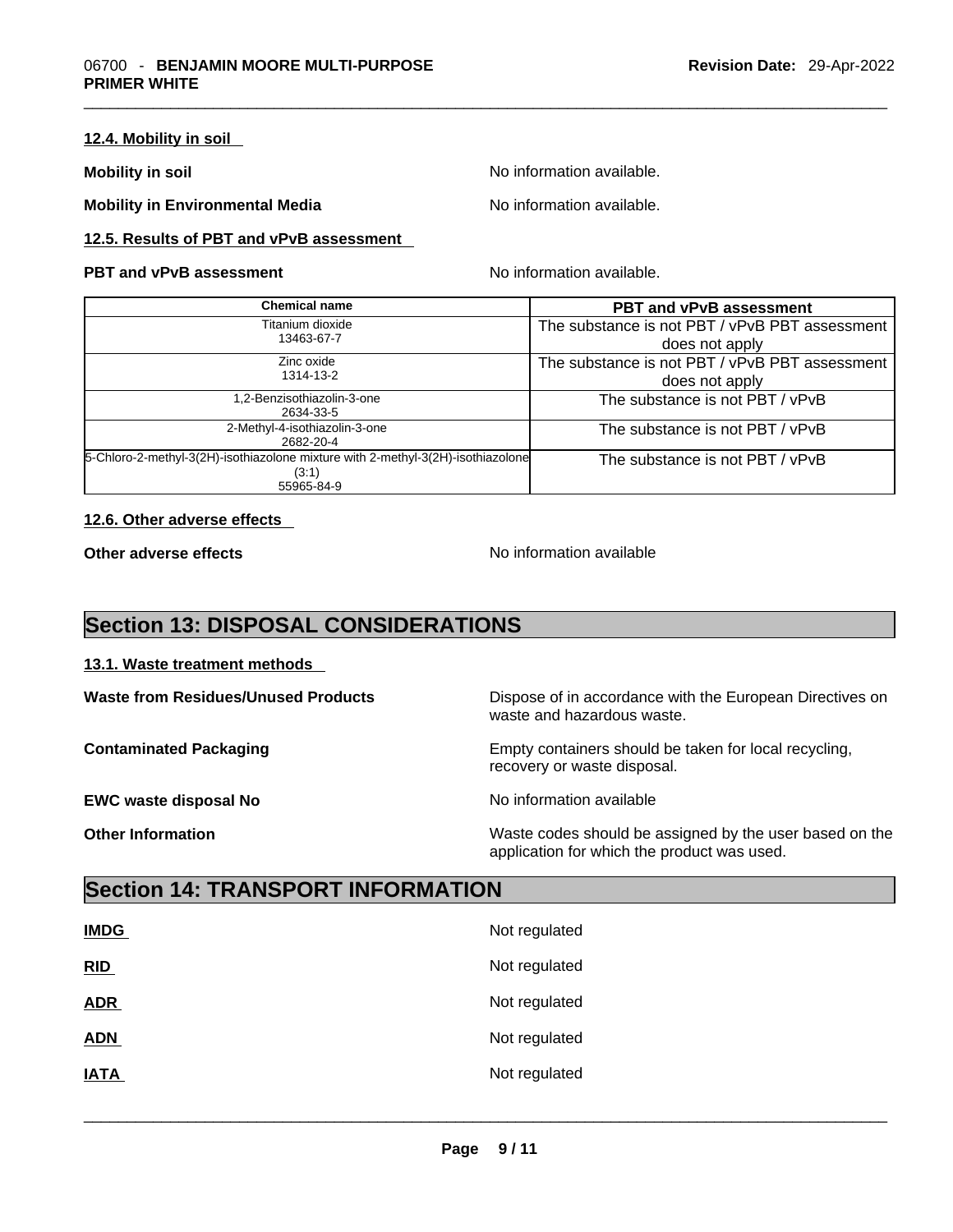### **Section 15: REGULATORY INFORMATION**

#### **15.1. Safety, health and environmental regulations/legislation specific for the substance or mixture**

#### **Occupational Illnesses (R-463-3, France)**

| Chemical<br>name                    | D <sub>C</sub><br>∙rench<br>number |
|-------------------------------------|------------------------------------|
| 1-3-one<br>ווסט׳<br>. <u>.</u>      | <b>RG 65</b>                       |
| $\sim$ $\sim$<br>ົງຊ34⊸.<br>------- |                                    |

#### **European Union**

Take note of Directive 98/24/EC on the protection of the health and safety of workers from the risks related to chemical agents at work

#### **International Inventories**

| <b>AICS</b>                                              | No - Not all of the components are listed. |
|----------------------------------------------------------|--------------------------------------------|
| <b>DSL: Canada</b>                                       | Yes - All components are listed or exempt. |
| <b>EINECS: European Union Inventory of Existing</b>      | No - Not all of the components are listed. |
| <b>Substances</b>                                        |                                            |
| <b>ENCS</b> - Japan Existing and New Chemical Substances | No - Not all of the components are listed. |
| <b>IECSC - China Inventory of Existing Substances</b>    | No - Not all of the components are listed. |
| <b>KECL</b>                                              | No - Not all of the components are listed. |
| <b>PICCS Philippines Inventory of Chemicals and</b>      | No - Not all of the components are listed. |
| <b>Chemical Substances</b>                               |                                            |
| <b>TSCA: United States</b>                               | Yes - All components are listed or exempt. |

#### **Legend**

**AICS** - Australian Inventory of Chemical Substances

**DSL/NDSL** - Canadian Domestic Substances List/Non-Domestic Substances List

**IECSC** - China Inventory of Existing Chemical Substances

 **EINECS/ELINCS** - European Inventory of Existing Chemical Substances/European List of Notified Chemical Substances

**ENCS** - Japan Existing and New Chemical Substances

**KECL** - Korean Existing and Evaluated Chemical Substances

**PICCS** - Philippines Inventory of Chemicals and Chemical Substances

**TSCA** - United States Toxic Substances Control Act Section 8(b) Inventory

#### **15.2. Chemical safety assessment**

#### **Chemical Safety Report Chemical Safety Report No information available**

### **Section 16: OTHER INFORMATION**

#### **Full text of H-Statements referred to under section 3**

H301 - Toxic if swallowed

H302 - Harmful if swallowed

H310 - Fatal in contact with skin

H311 - Toxic in contact with skin

H314 - Causes severe skin burns and eye damage

H315 - Causes skin irritation

H317 - May cause an allergic skin reaction